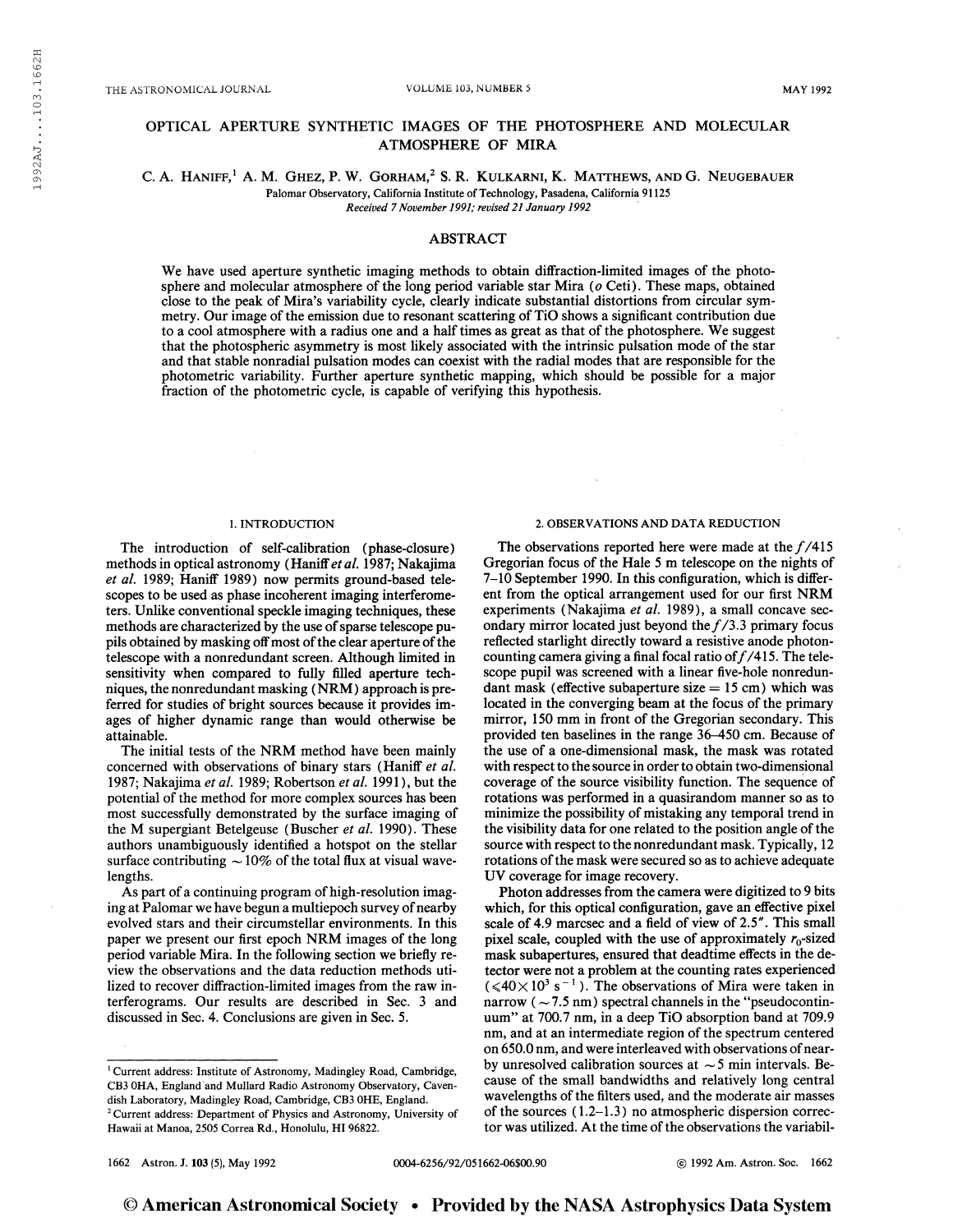ity phase of Mira was  $\sim$  0.94. Further details of the observations are given in Table 1.

Reduction of the data followed standard nonredundant masking procedures (see e.g., Haniff et al. 1987; Nakajima et al. 1989) in which photon-bias-corrected estimates of the visibility amplitude squared and bispectrum were evaluated at the ten spatial frequencies and at the ten bispectrum coordinates defined by the pupil mask at each position angle. In order to increase the signal-to-noise ratio of the bispectral measurements, local averaging (Gorham et al. 1989) of the bispectrum was performed over the 12 nearest neighbors of each bispectrum element. Because our photon counting camera "time tags" each individual photon event the raw data were analyzed using a range of software integration times, the final mean integration times being chosen so as to maximize the signal-to-noise ratios of the accumulated power spectra and bispectra, respectively (see Table 1). Once averaged, both the source power spectra and bispectra were calibrated using the reference source data to give unbiased estimates of the sampled source visibility amplitude and bispectrum phase. This procedure compensates for the residual effects due to fixed telescope aberrations and the small amount of atmospheric dispersion ( $\sim$ 10 marcsec) across the filter bandwidths, as well as removing the reduction in mean visibility due to the statistical effects of the atmosphere.

Subsequent analysis of these calibrated data followed two paths. First of all, simple source models, such as uniformly illuminated discs, were fit to the Fourier data to identify the overall structures present in the source. However, rather than fitting more complicated models directly, the visibility amplitudes and bispectrum phases were inverted using well established radio astronomical self-calibration methods (Pearson & Readhead 1984) to obtain diffraction-limited images of Mira. In order to assess the possible influence of the reconstruction method on the recovered images all the restorations were carried out using both clean and Maximum Entropy based algorithms. These gave images identical above the 10% contour level: at lower levels the images differed mainly in the smoothness of the weak diffuse components with, as expected, the emission in the mem maps appearing less clumpy than that in the CLEANed counterparts. In addition, images were also made using only those visibilities corresponding to baselines shorter than 3.15 m so as to estimate the influence of the lowest signal-to-noise data on the recovered images.

## 3. RESULTS

In Fig. <sup>1</sup> we show the normalized visibility amplitude of Mira measured at 700.7 nm as a function of baseline length for two orientations of the pupil-plane mask, together with the predicted visibility function of the best-fitting uniformly illuminated circular disk model, which has a diameter of 51 marcsec  $[$  = 920  $R_{\odot}$  at 84 pc (Celis 1981)]. Although the fit is in qualitative agreement with the data, and consistent with previous speckle measurements made at the same wavelength and phase (Labeyrie et al. 1977; Bonneau et al. 1982) the data are of sufficient quality to rule out this circularly symmetric model. To further highlight the asymmetry we have plotted the visibility amplitude of Mira as a function of mask position angle for four of the ten baselines in Fig. 2. The large modulation of the visibility amplitude provides a clear signature of asymmetric structure. Superimposed on Fig. 2 are the predicted visibility amplitudes for a uniform elliptical disk model that best fits the complete dataset at this wavelength: this has a major axis of  $55 \pm 1$  marcsec (990)  $R_{\odot}$ ), an axial ratio of 0.82  $\pm$  0.01 and is oriented in position angle 119°  $\pm$  5°. Similar fits were performed using the data obtained at 709.9 and 650.0 nm—these results are summarized in Table 2.

However, it is evident from Fig. 2 that even the best-fit elliptical model agrees poorly with the data; for example, it systematically overestimates the visibility amplitudes at the shorter baselines and underestimates them at the longer baselines. As a result we caution the reader against taking the figures in Table 2 as *accurate* representations of the form of Mira, although they undoubtedly reflect gross trends in the stellar shape. In order to provide a more straightforward representation of our measurements, and rather than attempt to fit more complicated models, we have inverted the visibility data to obtain true images of the source. Figures  $3(a)-3(c)$  [Plate 101] show the high-resolution CLEANed images of Mira at three different wavelengths. Contour representations of the images are given in Figs.  $4(a) - 4(c)$ . These maps have angular resolutions of  $\sim$  30 marcsec, i.e., some 30 times better than would have been achieved by conventional imaging.

In the pseudocontinuum at 700.7 nm our image [Fig. 3(a) ] shows a roughly elliptical photosphere with the peak of emission displaced toward the SW of the "disk." The dynamic range of the image, i.e., the ratio of the peak bright-

| UT Date                                                                       | n<br>(nm)                        | $\delta\lambda$<br>(nm)   | No. of<br>position<br>angles | Resolution<br>(mas)  | $T_{\rm exp}$ power<br>spectrum (ms) | $-$ exp<br>bispectrum<br>(ms) | Photon<br>rate<br>(kHz) | Calibrator<br>source                                             | Seeing<br>(arcsec)       |
|-------------------------------------------------------------------------------|----------------------------------|---------------------------|------------------------------|----------------------|--------------------------------------|-------------------------------|-------------------------|------------------------------------------------------------------|--------------------------|
| 1990 September 7<br>1990 September 8<br>1990 September 9<br>1990 September 10 | 700.7<br>700.7<br>709.9<br>650.0 | 7.0<br>7.0<br>8.0<br>7.4. | 12<br>14<br>14               | 28<br>28<br>30<br>25 | 10<br>10<br>10<br>10                 | 20<br>10<br>20<br>10          | 40<br>40<br>22<br>29    | <b>BS 779</b><br><b>BS 804</b><br><b>BS 804</b><br><b>BS 804</b> | 1.0<br>0.9<br>1.1<br>0.9 |

TABLE 1. Observing log.

The columns give in increasing order (1) UT date of observation, (2) central wavelength of the interference filter used, (3) FWHM of the narrowband filter,<br>(4) number of position angles at which the nonredundant mask was l for Mira, (9) point source calibrator name, (10) long exposure seeing (FWHM).

Notes to TABLE 1

1992AJ 103.1662H

1992AJ...103.1662H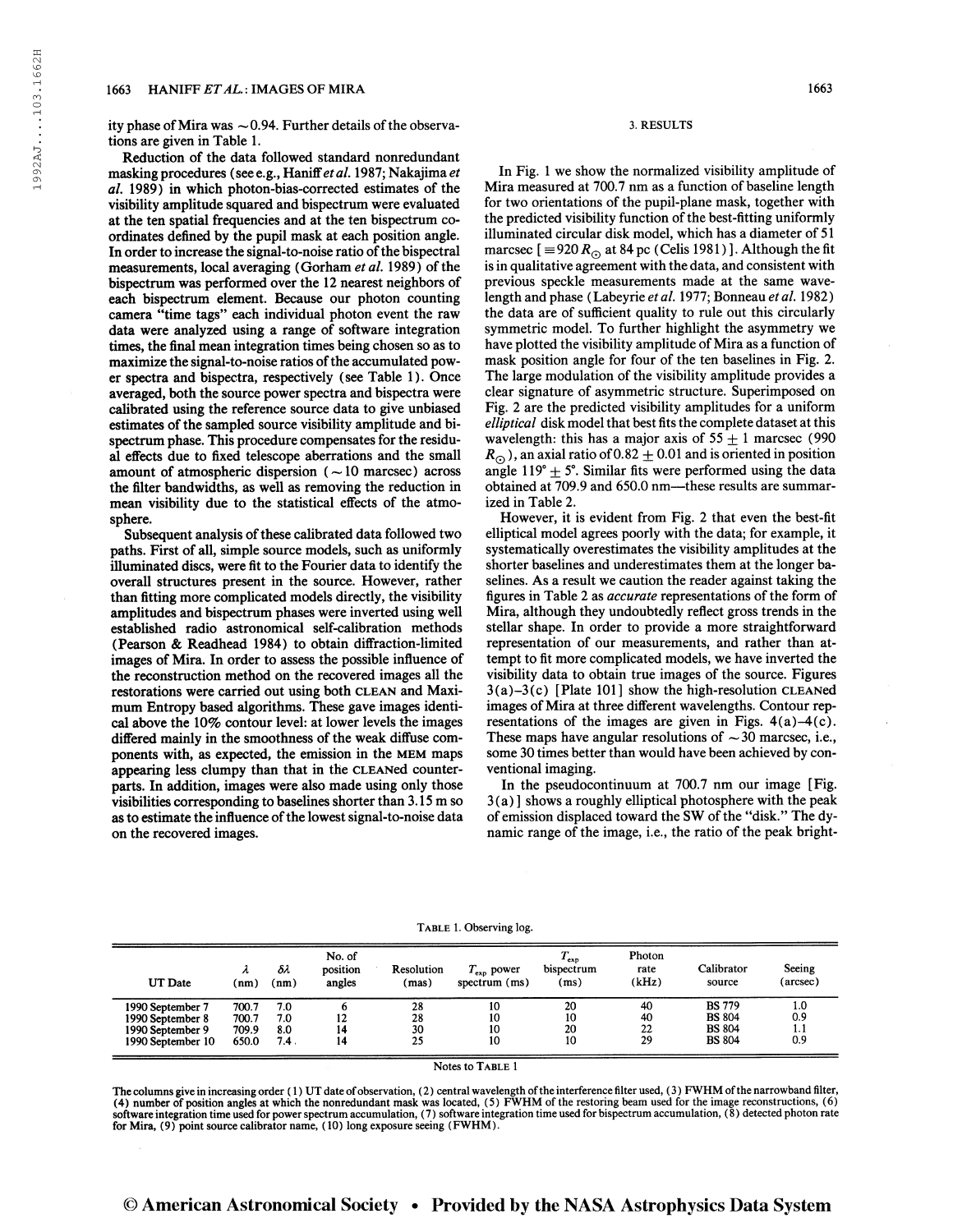#### 1664 HANIFF ET AL.: IMAGES OF MIRA 1664



Projected baseline (lambda)

Fig. 1. Normalized visibility amplitudes of Mira measured at 700.7 nm on 1990 September 8 for two different nonredundant mask orientations: filled symbols =  $P$ . A. 123°, open symbols  $=$  P. A. 23 $^{\circ}$ . At these two position angles the nonredundant mask was displaced slightly from its desired location and one of the subpupils was not fully illuminated. Consequently the longest baseline data have very low signal-tonoise ratios and have not been plotted. This was not a problem for the other position angles measured.  $1\sigma$  error bars are shown—these include the effects of photon noise but do not incorporate systematic uncertainties due to possible seeing fluctuations during the observations of source and calibrator. The solid curve shows the visibility function of the best-fitting uniformly illuminated disk model, which has a diameter of 51 marcsec (920  $R_{\odot}$ ).

#### 4. DISCUSSION

The primary results of this study have been the detection of substantial departures from spherical symmetry in the brightness distribution of Mira. Such features were initially detected directly at optical wavelengths by Karovska et al. (1991) who secured the first speckle observations of sufficient quality to reveal them. Although the position angle of the asymmetry seen at 700.7 nm agrees well with two independent measurements made at similar phases ( Karovska et al. 1991; Wilson et al., 1992) the interpretation of our data in terms of a simple uniformly illuminated elliptical disk model is far from satisfactory. In particular, none of the diffractionlimited images show surface brightness distributions that have their peaks centered within the envelope defined by the outermost contour levels.

The most understandable features of the maps are the variations in apparent size of Mira as a function of wavelength. Because of the complex nature of the optical spectra of late type stars such as Mira (for which the "true continuum" is contaminated by numerous molecular absorption bands) it is possible to identify the wavelength ranges used for these observations with three physically separate layers in the stellar atmosphere (see e.g., Scholz & Takeda 1987). Both the 650.0 and 709.9 nm bands are affected by absorption features, the former by an atomic line blend at 649.7 nm, and the latter by a deep molecular TiO band. On the other hand, at 700.7 nm the spectral energy distribution of Mira is relatively free from such features and so probes the deeper "photospheric" layers of the atmosphere. Recent model atmosphere calculations (Bessell et al. 1989) predict the apparent diameters of Mira at 650, 700, and 710 nm to be in the ratio 1.10:1.00:1.32, which is in reasonable agreement with the

ness to the weakest believable feature in the map, is 33:1 based on the consistency of the maps made using differing inversion methods and different sets of data. In the nearby TiO band at 709.9 nm [Fig. 3(b)] the image is considerably larger—the best fitting elliptical disk model has a major axis of 80 marcsec ( $1450 R_{\odot}$ )—and comprises a bright elliptical core with roughly the same orientation as the 700.7 nm photospheric image together with a more symmetrically disposed halo of emission. Because of the depth of this molecular absorption feature and the fact that the source is significantly more resolved than in the nearby pseudocontinuum the dynamic range of the map is somewhat lower at 25:1. At 650.0 nm [Fig. 3(c) ] the core asymmetry is again detected unambiguously and there is evidence for weaker extended emission to the north and south. The data are consistent with a slightly larger extent than that at 700.7 nm, with an elliptical disk fit giving a major axis of 60 marcsec (1080  $R_{\odot}$ ) aligned in P.A.108°. The dynamic range of the map is  $\sim$  25:1.

To further highlight the photospheric extension seen in the TiO band we have subtracted a scaled version of the 700.7 nm continuum image from the 709.9 nm map. Because the reconstructed images have been recovered using selfcalibration methods, the absolute positional information of the source is lost, and so we have used the peak of the stellar flux to register the two images. Similarly, an absolute scaling factor for the continuum image cannot be derived from our data so the resulting map, shown in Fig.  $3(d)$ , is useful mainly in revealing the spatial details of the cooler TiO emitting layers. The halo emission, which arises primarily because of resonant scattering, is somewhat more symmetrically disposed than the photospheric core, but interestingly appears weakest perpendicular to the photospheric extension.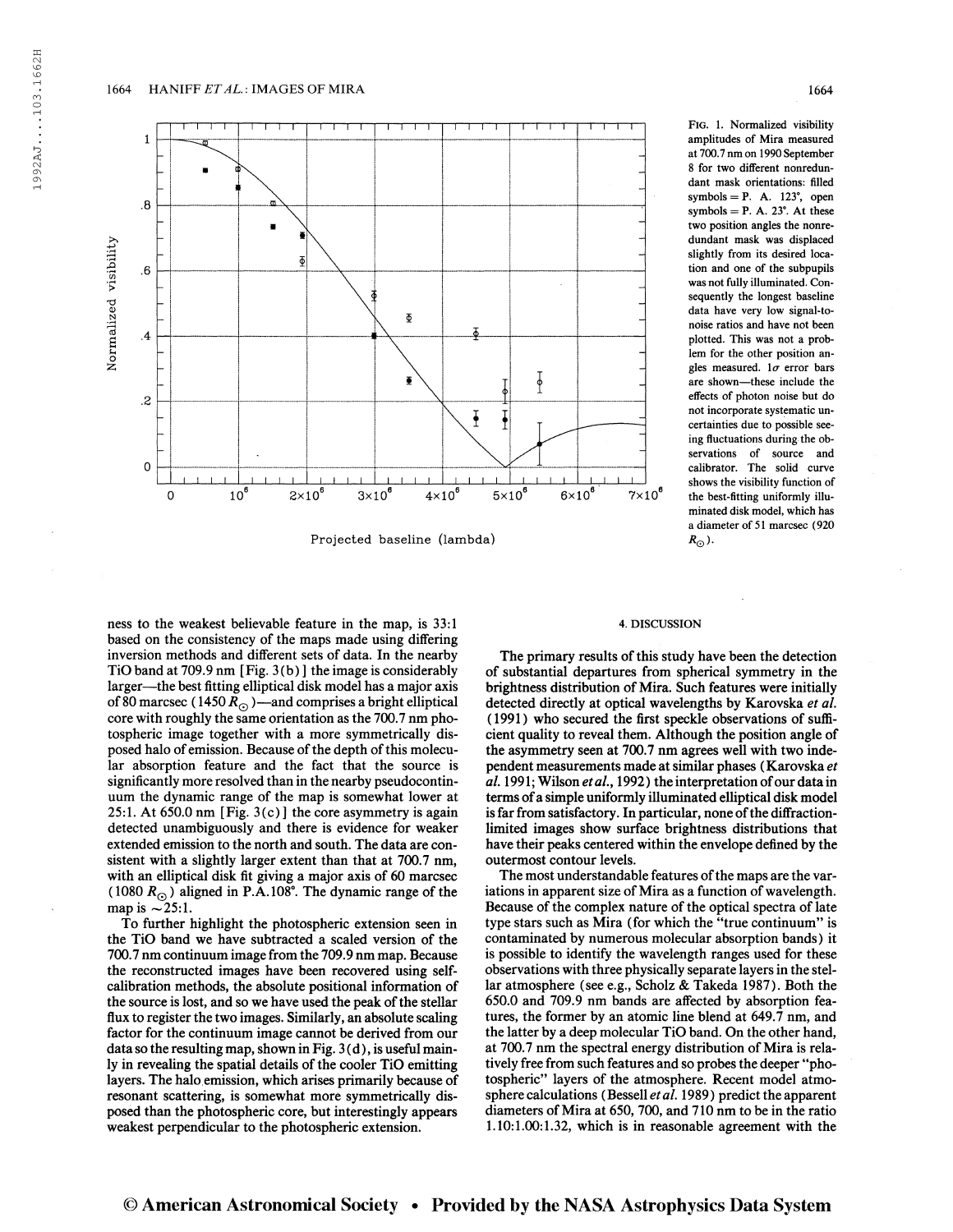## 1665 HANIFF ETAL. : IMAGES OF MIRA 1665



Fig. 2. Normalized visibility amplitude of Mira as a function of mask position angle at 700.7 nm. The different panels correspond to baselines of (a) 1.06 m, (b) 2.10 m, (c) 2.46 m, and (d) 3.15 m, respectively. Overplotted on each panel is the visibility amplitude of the uniform elliptical disk model that best fits the complete set of Fourier data obtained at this wavelength.

Table 2. Model-fitting results.

Mask position angle (arbitrary degrees)

| UT Date           | (nm)  | Major axis<br>(mas)      | Major axis<br>$(R_{\odot})$ | Axial ratio   | Position angle                                              |
|-------------------|-------|--------------------------|-----------------------------|---------------|-------------------------------------------------------------|
| 1990 September 7  | 700.7 | $52 \pm 2$<br>$55 \pm 1$ | 940                         | $0.78 + 0.02$ | $105^{\circ} + 10^{\circ}$                                  |
| 1990 September 8  | 700.7 |                          | 990                         | $0.82 + 0.01$ | $119^{\circ} \pm 5^{\circ}$                                 |
| 1990 September 9  | 709.9 | $80 \pm 1$               | 1450                        | $0.85 + 0.02$ |                                                             |
| 1990 September 10 | 650.0 | $60 + 1$                 | 1080                        | $0.85 + 0.02$ | $158^{\circ} \pm 10^{\circ}$<br>$108^{\circ} \pm 5^{\circ}$ |

Notes to TABLE 2

Uniform elliptical disk parameters obtained from model fitting. The columns give in increasing order (1) UT date of observation, (2) central wavelength of<br>the interference filter used, (3) major axis of the best-fitting un

# © American Astronomical Society • Provided by the NASA Astrophysics Data System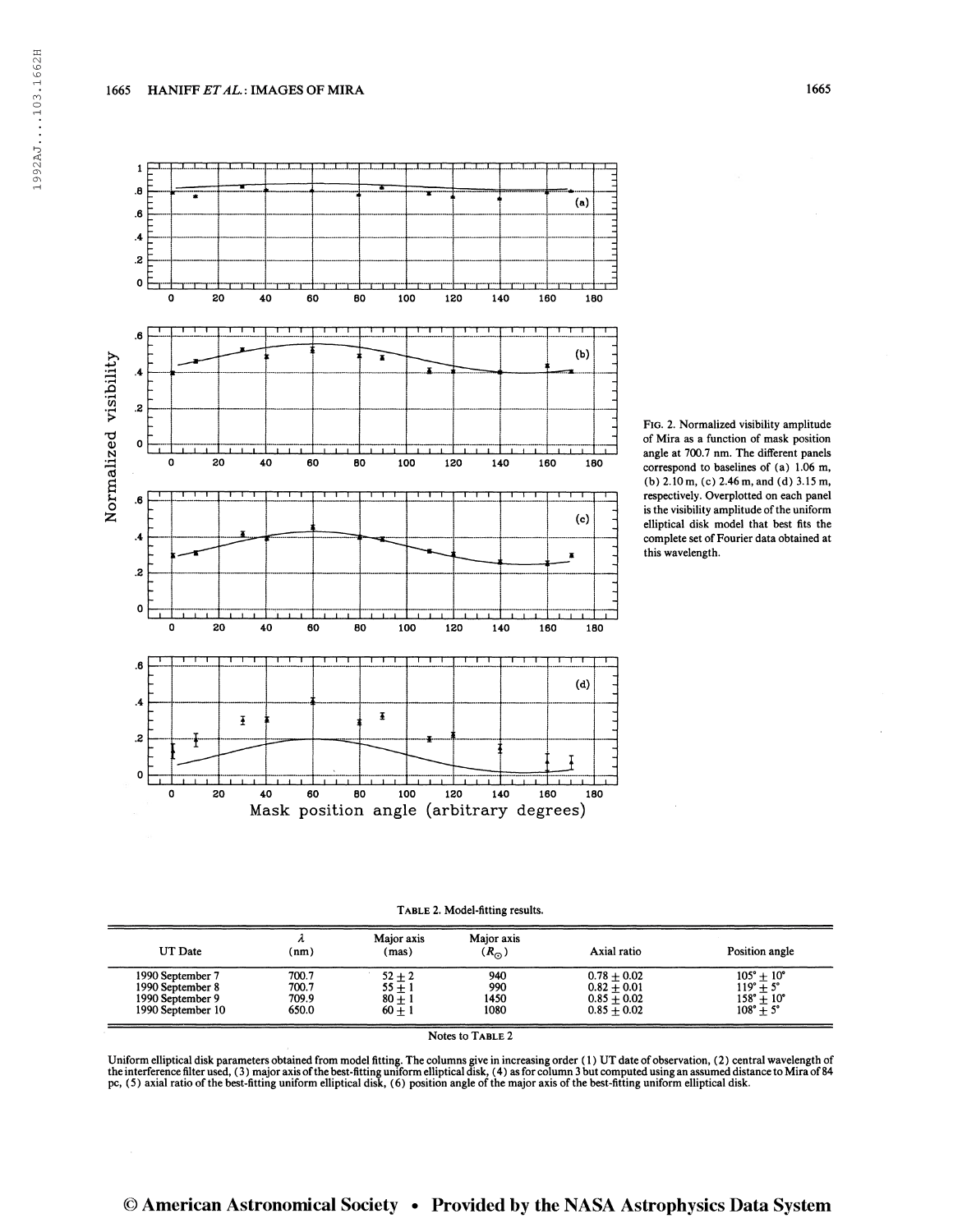



FIG. 4. Contour representations of the diffraction-limited images ofMira at (a) 700.7 nm, (b) 709.9 nm, and (c) 650.0 nm. The contour levels have been plotted at 2%, 5%, 10%, 20%, 30%, 40%, 50%, 60%, 70%, 80%, 90%, and 99% ofthe peak intensity. The circle in the lower left-hand corner of each image shows the restoring beam. The orientation of the images is the same as in Fig. 3.

observed ratio of 1.09:1.00:1.45 despite the fact that these models assume spherically symmetric atmospheres.

The asymmetries present at all three wavelengths are more difficult to understand although for some time now their presence had been inferred by, for example, polarimetry (Shawl 1975; Boyle et al. 1986), or more directly, by CO observations (Planesas et al. 1990). At least three separate causes can be envisaged: (i) large-scale temperature fluctuations on the stellar surface due to, e.g., giant convective cells, (ii) a shape asymmetry related to stellar pulsation, and (iii) perturbations in the equilibrium form of the star due to interaction with a companion. Although Mira has a secondary companion (Baize 1980), the 400 yr orbital period of the companion renders the latter of these possibilities most unlikely. The presence of large scale convective features or hot spots is a more attractive explanation, but the scale size of the asymmetry we detect, i.e., a substantial fraction of the stellar disk, is at the limit of the possible range of sizes allowed in theoretical scenarios (Schwarzschild 1975). Furthermore, the expected visual brightness fluctuations of

a single such cell would exceed a factor of 10, and so it is unlikely that such perturbations to the regular light curve of Mira would have gone unnoticed. In addition, the recent discovery of temporal variations in the asymmetry over timescales of a few months (Quirrenbach 1991) argues against this model which predicts a considerably longer evolutionary timescale.

Perhaps the most favored possibility is that we are seeing an effect related to the 332 day period pulsation of the star. The observed alignment of the overall elliptical symmetry of the photosphere is in agreement with the results of Karovska et al. (1991) who were able to fit elliptical disk models with major-axis position angles of  $115^\circ \pm 10^\circ$  and  $135^\circ \pm 10^\circ$  to power spectra of Mira measured at phase 0.97 in 1987 and 1988. The detection of this consistent axis for the photospheric asymmetry over 4 variability maxima, is strongly suggestive of a causal link between the pulsation of the star and the apparent photospheric distortion. If this conjecture is correct then it would seem that relatively *stable* nonradial modes can existin giant stars together with the radial modes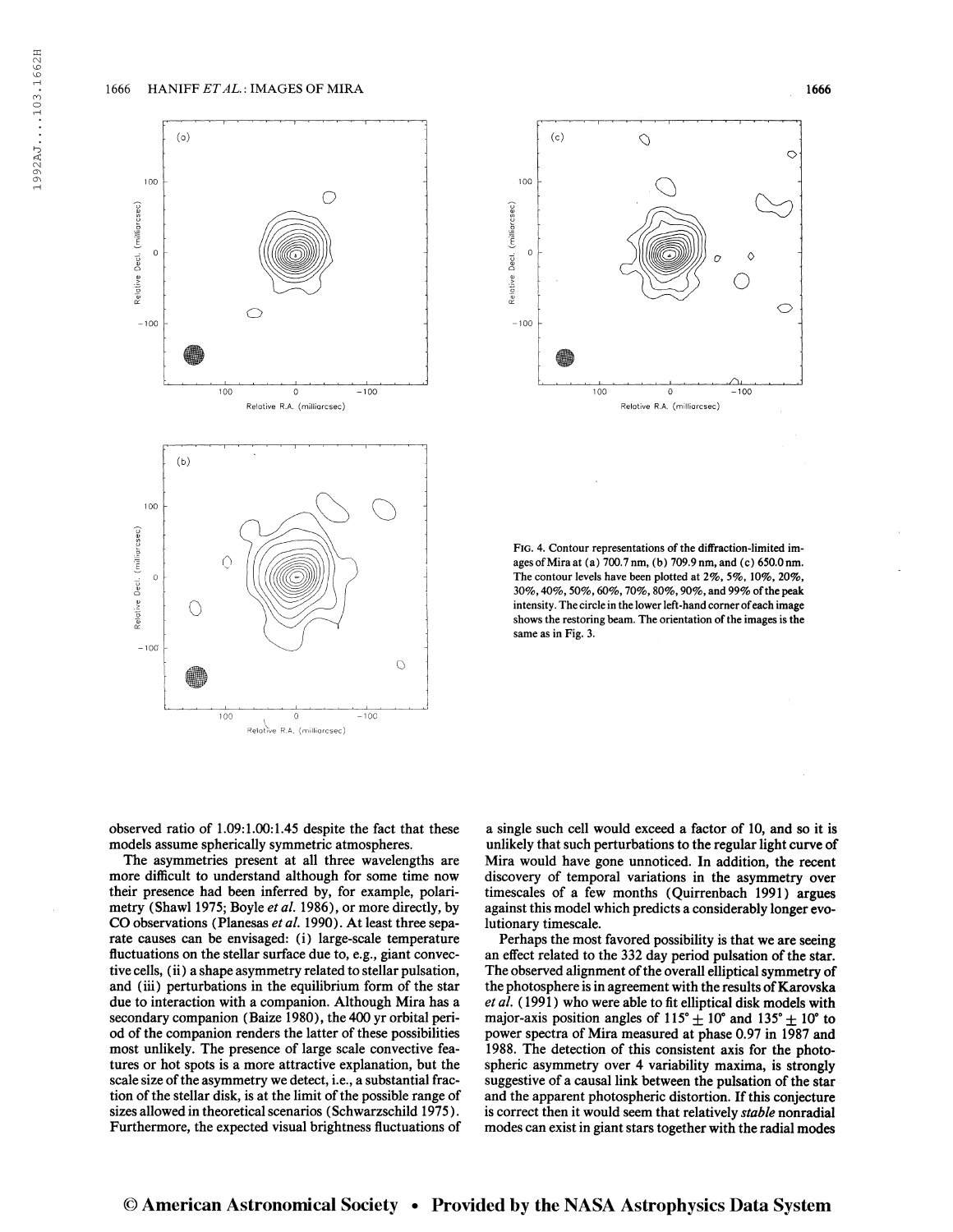responsible for their photometric variability. In this case though, there would be no need for the periods of the two modes to be commensurable and so it may be fortuitous that the position angles and phases of the observed asymmetry agree. However, the strong correlation of polarization with variability phase (Boyle et al. 1986) argues against this hypothesis.

Further progress in our understanding awaits a systematic study of the figure of Mira as a function of pulsation phase, both to characterize the brighter elliptical core asymmetry and the diffuse asymmetric features seen in the cooler atmospheric layers. Recent work (Haniff & Buscher 1991) has shown that it is possible to extend the nonredundant masking method to fainter magnitudes while maintaining a high dynamic range, so that reliable diffraction-limited imaging of Mira over the whole of its variability cycle should soon be possible. In particular these authors show that even at its photometric minimum, the use ofa pupil plane mask is likely to be advantageous when compared to the use of a filled aperture if visibility data beyond the first maximum are required.

#### 5. CONCLUSIONS

We have presented diffraction-limited optical aperture synthesis images of the nearby long period variable Mira at three wavelengths. Though agreeing in overall extent with the predictions of spherically symmetric model atmosphere calculations, they confirm the results of Karovska et al. ( 1991 ) in detecting gross deviations from spherical symmetry. The consistency of the axis of the asymmetry at three variability maxima, together with its recently reported rapid variability, suggests an origin related to the pulsation of the star. Time-resolved mapping at these high spatial resolutions should be able to confirm this hypothesis.

We are grateful to E. S. Phinney and N. Murray for useful discussions and to H. Spinrad for the loan of the narrowband filters. Vital assistance at the telescope was provided by Juan Carrasco. S.R.K.'s research is funded in part by the Packard Foundation and a NSF Presidential Young Investigator award. C.A.H. was supported by a SERC/NATO research fellowship.

#### REFERENCES

Baize, P. 1980, A&AS, 39, 83

- Bessell, M. S., Brett, J. M. Scholz, M., & Wood, P. R. 1989, A&A, 213,209
- Bonneau, D., Foy, R., Blazit, A., & Labeyrie, A. 1982, A&A, 106, 235
- Boyle, R. P., Aspin, C., Coyne, G. V., & McLean, I. S. 1986, A&A, 164,310
- Buscher, D. F., Haniff, C. A., Baldwin, J. E., & Warner, P. J. 1990, MNRAS, 245, 7P

Celis, L. S. 1981, A&A, 99, 58

- Gorham, P. W., Ghez, A. M., Kulkami, S. R. Nakajima, T., Neugebauer, G., Oke, J. B., & Prince, T. A. 1989, AJ, 98, 1783
- Haniff, C. A., Mackay, C. D., Titterington, D. J., Sivia, D., Baldwin,J. E., & Warner, P. J. 1987, Nature, 328, 694
- Haniff, C. A. 1989, in Diffraction-Limited Imaging with Very Large Telescopes, edited by J-M. Mariotti and D. Alloin, NATO ASI Series C (Kluwer, Dordrecht), pp. 171-190
- Haniff, C. A., & Buscher, D. F. 1991, in High-Resolution Imaging by Interferometry II, edited by F. Merkle (European Southern Observatory, Garching bei München) (in press)
- Karovska, M., Nisenson, P., Papaliolios, C, & Boyle, R. P. 1991, ApJ, 374, L51
- Labeyrie, A., Koechlin, L., Bonneau, D., Blazit, A., & Foy, R. 1977, ApJ, 218, L75
- Nakajima, T., Kulkami, S. R., Gorham, P. W., Ghez, A. M., Neugebauer, G., Oke, J. B, Prince, T. A., & Readhead, A.C.S. 1989, AJ, 97, 1510
- Pearson, T. J., & Readhead, A.C.S. 1984, ARA&A, 22, 97
- Planesas, P., Kenney, J., & Bachiller, R. 1990, ApJ, 364, L9
- Quirrenbach, A. 1991, in High-Resolution Imaging by Interferometry II, edited by F. Merkle (European Southern Observatory, Garching bei München) (in press)
- Robertson, J. G., Bedding, T. R., Marson, R. G., Gillingham, P. R., Frater, R. H., O'Sullivan, J. D., & Norris, R. P. 1991, PASA, 9, 162
- Shawl, S. J. 1975, AJ, 80, 602

Scholz, M., & Takeda, Y. 1987, A&A, 186, 200

- Schwarzschild, M. 1975, ApJ, 195, 137
- Wilson, R. W., Baldwin, J. E., Buscher, D. F., & Warner, P. J. 1992, MNRAS (in press)